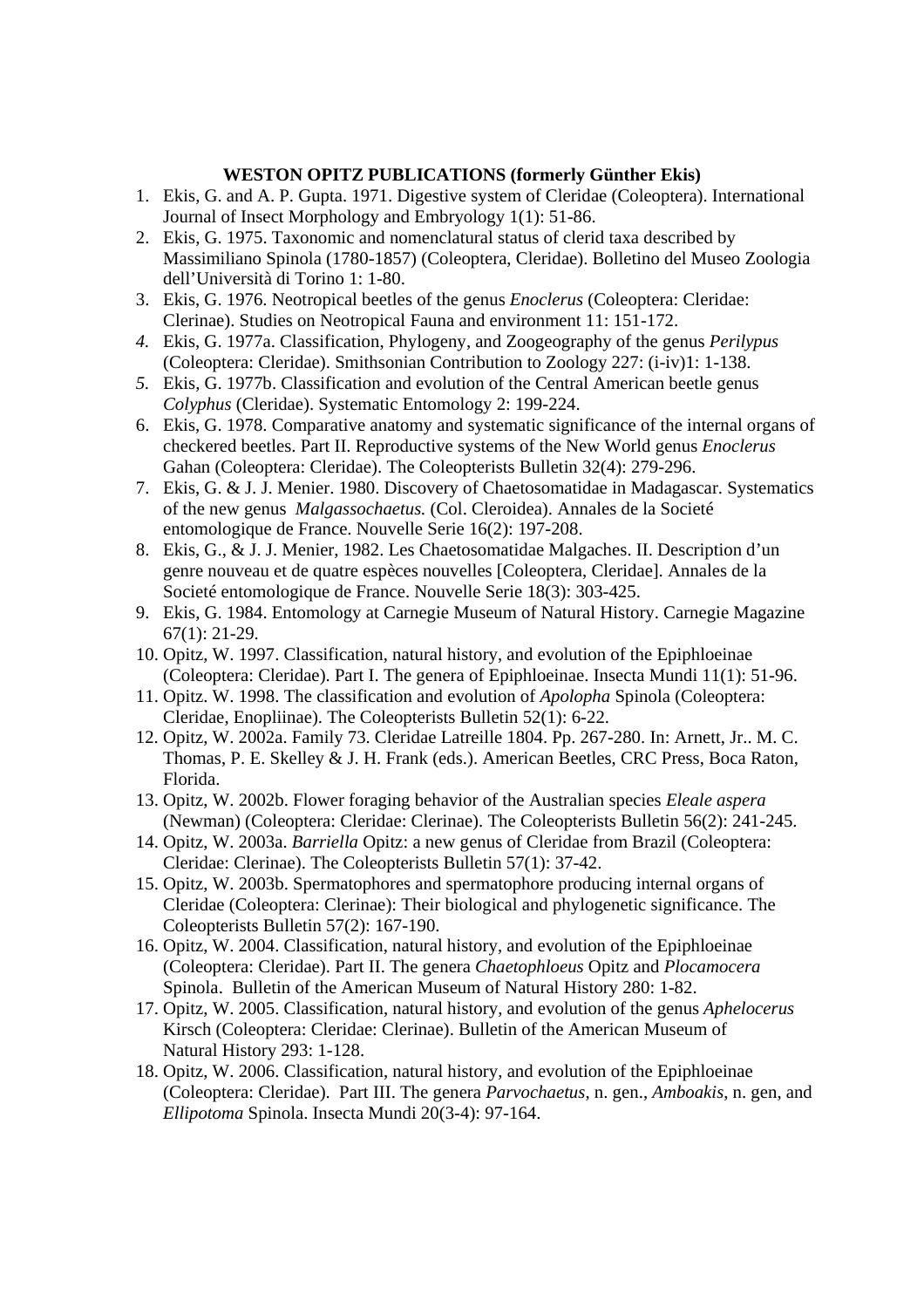- 19. Opitz, W. 2007a. Classification, natural history, and evolution of the Epiphloeinae (Coleoptera: Cleridae). Part IV. The genera *Pyticeroides* Kuwert and *Diapromeces* Opitz. Entomologica Basiliensia et Collectionis Frey 29: 77-166.
- 20. Opitz, W. 2007b. *Arawakis poinari*, new genus, new species, a new fossil checkered beetle in Dominican amber (Coleoptera: Cleridae: Clerinae) and review of the historical references of fossil Cleridae. The Coleopterists Bulletin 61(3): 339-350.
- 21. Opitz, W. 2008a. Classification, natural history, and evolution of the Epiphloeinae (Coleoptera: Cleridae). Part V. *Decorosa* Opitz, a new genus of checkered beetles from Hispaniola with description of its four new species. American Museum Novitates 3628: 1-19.
- 22. Opitz, W. 2008b. Classification, natural history, and evolution of the Epiphloeinae (Coleoptera: Cleridae). Part VI. The genera *Epiphlaeus* Spinola and *Opitzius* Barr. Annales Zoologici (Warszawa), 58(1): 1-34.
- 23. Opitz, W. 2008c. Classification, natural history, and evolution of the Epiphloeinae (Coleoptera: Cleridae). Part VII. The genera *Hapsidopteris* Opitz, *Iontoclerus* Opitz, *Katamyurus* Opitz, *Megatrachys* Opitz, *Opitzia* Nemésio, *Pennasolis* Opitz, new genus, *Pericales* Opitz, new genus, *Pteroferus* Opitz, new genus, and *Turbophloeus* Opitz, new genus. Zootaxa 1754: 1-40.
- 24. Opitz, W. 2009a. Revision of the African beetle genus *Romanaeclerus* Winkler (Coleoptera: Cleridae: Korynetinae). Journal of Afrotropical Zoology 5: 53-70.
- 25. Opitz, W. 2009b. Epiphloeinae Kuwert, 1893and Ichneinae Spinola, 1841: Two names for the same subfamily of checkered beetles (Coleoptera: Cleridae), The Coleopterists Bulletin 63(2): 183-189.
- 26. Opitz, W. 2009c. Revision of the Mexican checkered beetle genus *Dologenitus* Opitz (Coleoptera: Cleridae: Clerinae) Annals of Carnegie Museum 78(1): 1-16.
- 27. Opitz, W. 2009d. Classification and evolution of the genus *Phymatophaea* Pacoe from New Zealand and New Caledonia (Coleoptera; Cleridae: Enopliinae) Journal of the Royal Society of New Zealand 39 (4): 85-138.
- 28. Opitz, W. 2009e. Classification, natural history, and evolution of Neorthopleurinae subfam. nov (Coleoptera, Cleridae). Part I. Generic composition of the subfamily and key to genera. Entomologica Basilensia et Collectionis Frey 31:135-207.
- 29. Opitz, W. 2010a. New taxa of Epiphloeinae Kuwert (Cleridae) and Chaetosomatidae Crowson (Coleoptera: Cleroidea). Insecta Mundi 0123: 1-28.
- 30. Opitz, W. 2010b. Classification, natural history, and evolution of the Epiphloeinae (Coleoptera: Cleridae). Part VIII. The genera *Acanthocollum* Opitz, *Stegnoclava* Opitz, and *Ichnea* Laporte. The Coleopterists Society, Patricia Vaurie series, Monograph 9. Supplement to the Coleopterists Bulletin Volume 64(4): 1-65.
- 31. Opitz, W. 2010c. Classification, natural history, phylogeny, and subfamily composition of the Cleridae and generic content of the subfamilies (Coleoptera: Cleroidea). Entomologica Basilensia et Collectionis Frey 32: 31-128.
- 32. Opitz, W. 2011a. Revision of the checkered beetle genus *Placopterus* Wolcott (Coleoptera: Cleridae: Clerinae). Proceeding of the Entomological Society of Washington 113(2): 137-153.
- 33. Opitz, W. 2011b. Classification, natural history, and evolution of Korynetinae Laporte (Coleoptera: Cleridae). Part I. Generic composition of the subfamily and key to genera. Journal of Afrotropical Zoology 7: 29-67.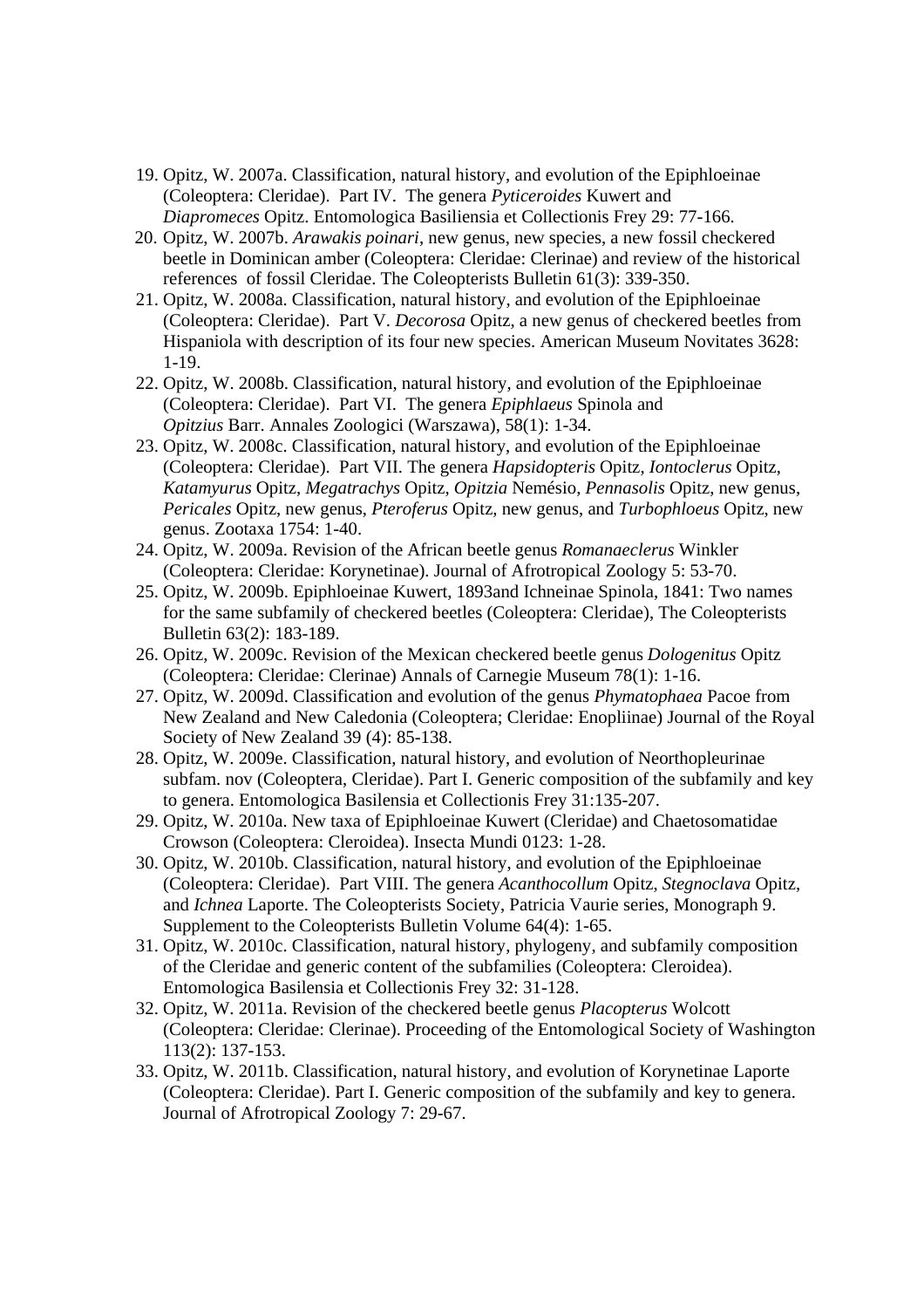- 34. Opitz, W. 2011c. Classification, natural history, and evolution of the Epiphloeinae (Coleoptera: Cleridae). Part IX. The genus *Megaphloeus* Opitz, 2010. Entomologica Basilensia et Collectionis Frey 33:63-132.
- 35. Opitz, W. 2011d. Classification, natural history, and evolution of the Epiphloeinae (Coleoptera: Cleridae). Part X. The genus *Madoniella* Pic. Entomologica Basilensia et Collectionis Frey 33:133-248.
- 36. Opitz, W. 2012. Classification, natural history, and evolution of Tarsosteninae (Coleoptera: Cleridae)-Part I: Generic composition of the subfamily and key and phylogeny of the genera. Psyche 2012: 1-35.
- 37. Opitz, W. 2013a. Revision of the New World genus *Neorthopleura* Barr (Coleoptera: Cleridae). Annales de la Societe entomologique de france 49(1): 1-35.
- 38. Opitz, W. 2013b. *Balcus violaceous* (Fabricius), senior synonym of *Balcus niger* Sharp and *B. signatus* Broun (Coleoptera: Cleridae: Clerinae). Insecta Mundi 0284: 1-2.
- 39. Opitz, W. 2013c. Classification, natural history, and evolution of Neorthopleurinae Opitz (Coleoptera, Cleridae). Part III. The genera *Agaphalera* Opitz, *Allochotes* Westwood, *Kataspinula* Opitz, *Lebasiella* Spinola, *Loedelia* Lucas, *Patulius* Fairmaire, *Rifkindius* Opitz, and *Romanaeclerus* Winkler. The Pan-Pacific Entomologist 89(4): 244-258.
- 40. Opitz, W. 2013d. Descriptions of new species of the New World genus Perilypus Spinola (Coleoptera: Cleridae:Clerinae). Insecta Mundi 0305:1-28.
- 41. Opitz, W. 2014a. Morphologic studies of the alimentary canal and internal reproductive organs of the Chaetosomatidae and the Cleridae (Coleoptera: Cleroidea) with comparative morphology and taxonomic analyses. Insecta Mundi 0342: 1-40.
- 42. Opitz, W. 2014b. Revision of the New World Genus *Parapelonides* Barr (Coleoptera: Cleridae: Enopliinae). The Coleopterists Bulletin 68(1): 73-81.
- 43. Opitz, W. 2014c. Classification, natural history, and evolution of the Epiphloeinae (Coleoptera: Cleridae) Part XI. Generic taxonomy, intergeneric phylogeny, and catalogue of the subfamily. Acta Musei Moraviae, Scientiae biologicae. Special issue, 99(2): 1-94.
- 44. Opitz, W. 2014e. Taxonomy of the New World Genera of Enopliinae (Coleoptera: Cleridae). Journal of the Kansas Entomological Society 87(4): 358-384.
- 45. Opitz, 2014d. Classification, Natural History, and Evolution of the Checkered Beetle Genus *Pujoliclerus* Pic (Coleoptera: Cleridae: Peloniinae). The Coleopterists Bulletin. 68(4):727-756.
- 46. Opitz, 2014e. Classification, natural history, and evolution of Neorthopleurinae Opitz (Coleoptera: Cleridae). Part II. The *Dermestoides* Genus Group. Giornale Italiano di Entomologia 13(59): 495-514.
- 47. Opitz, 2014f. Taxonomy of the New World checkered beetle genera *Akonesis* Opitz, new genus, *Antennosus* Opitz, new genus, *Crusbatus* Opitz, new genus, and *Diutius* Opitz, new genus (Coleoptera: Cleridae: Peloniinae). The Coleopterists Bulletin. 68(3):411-42.
- 48. Opitz, 2015a. Classification, natural history, and evolution of the Korynetinae Laporte (Coleoptera: Cleridae). Part II. Taxonomic revision of the genus *Korynetes* Herbst. Giornale Italiano di Entomologia 13(59): 495-514.
- 49. Opitz, W. 2015b. Taxonomic revision of the New World genus *Pelonides* Kuwert (Coleoptera: Cleridae: Enopliinae). Canadian Entomologist 147: 501-526.
- 50. Opitz, W. 2015c. Classification, Natural History, and Evolution of the Enopliinae GISTEL (Coleoptera: Cleridae). Part IV. The New World genus *Pyticara* SPINOLA. Linzer biologische Beiträge 47(1); 711-730.